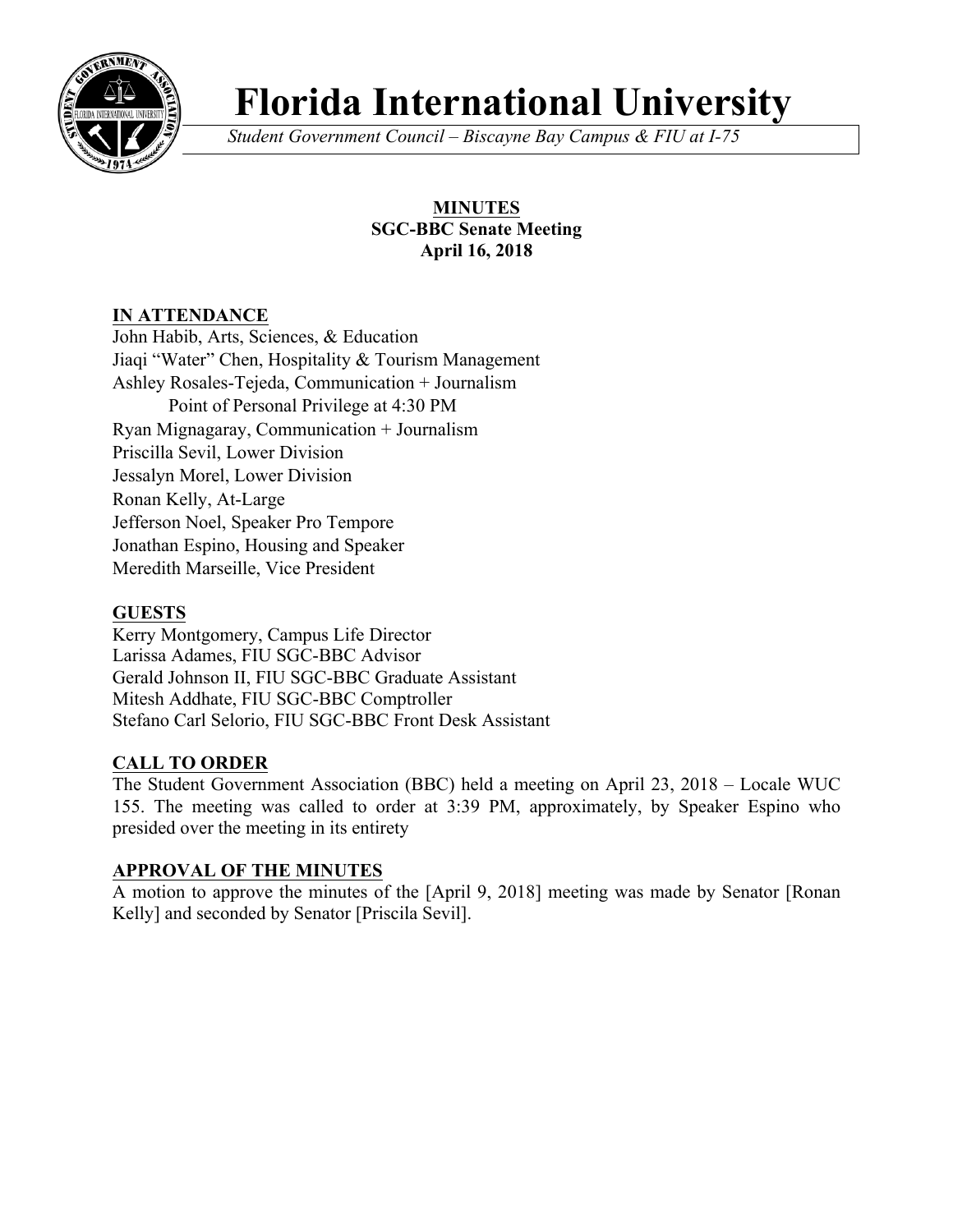## **SPEAKER OF SENATE REPORT**

Speaker Jonathan Espino stated the following,

- I. Last Senate Meeting
- II. Reading of resolutions
- III. Composite Pictures
- IV. General Meeting
- V. U-Wide Senate Bill 1st Reading
- VI. Bayview Hall Council

### **VICE PRESIDENT REPORT**

Vice President Meredith Marseille stated the following,

- I. Bayview Hall Council
	- A. Elections are currently going on
- II. MathLab
	- A. The possibility of coming on campus over the summer
- III. Reflexology Path
- IV. Transition Manual
- V. Bayview Open Forum
	- A. Wednesday
- VI. FIU I-75 Stress Relief Week A. 4-6:30pm

#### **SPEAKER PRO TEMPORE REPORT**

Speaker Pro Tempore Jefferson Noel stated the following,

I. Cabinet Positions

## **FINANCE CHAIR REPORT**

Senator Ronan Kelly stated the following,

I. U-Wide Senate Bill for the Finance Committee A. First Reading

#### **RLJ CHAIR REPORT**

Senator Jessalyn Morel stated the following,

I. Thank You Message

### **STUDENT ADVOCACY CHAIR REPORT**

Senator Ashley Rosales-Tejeda stated the following,

- I. Survey by Senator Mignagaray
- II. Interview for the Wolfe Center Associate Director

#### **ADVISOR REPORT**

SGC-BBC Advisor Larissa Adames stated the following,

- I. Composite Picture
- II. Bayview Hall Council
- III. Leadership Banquet
- IV. John Schwartz Lectures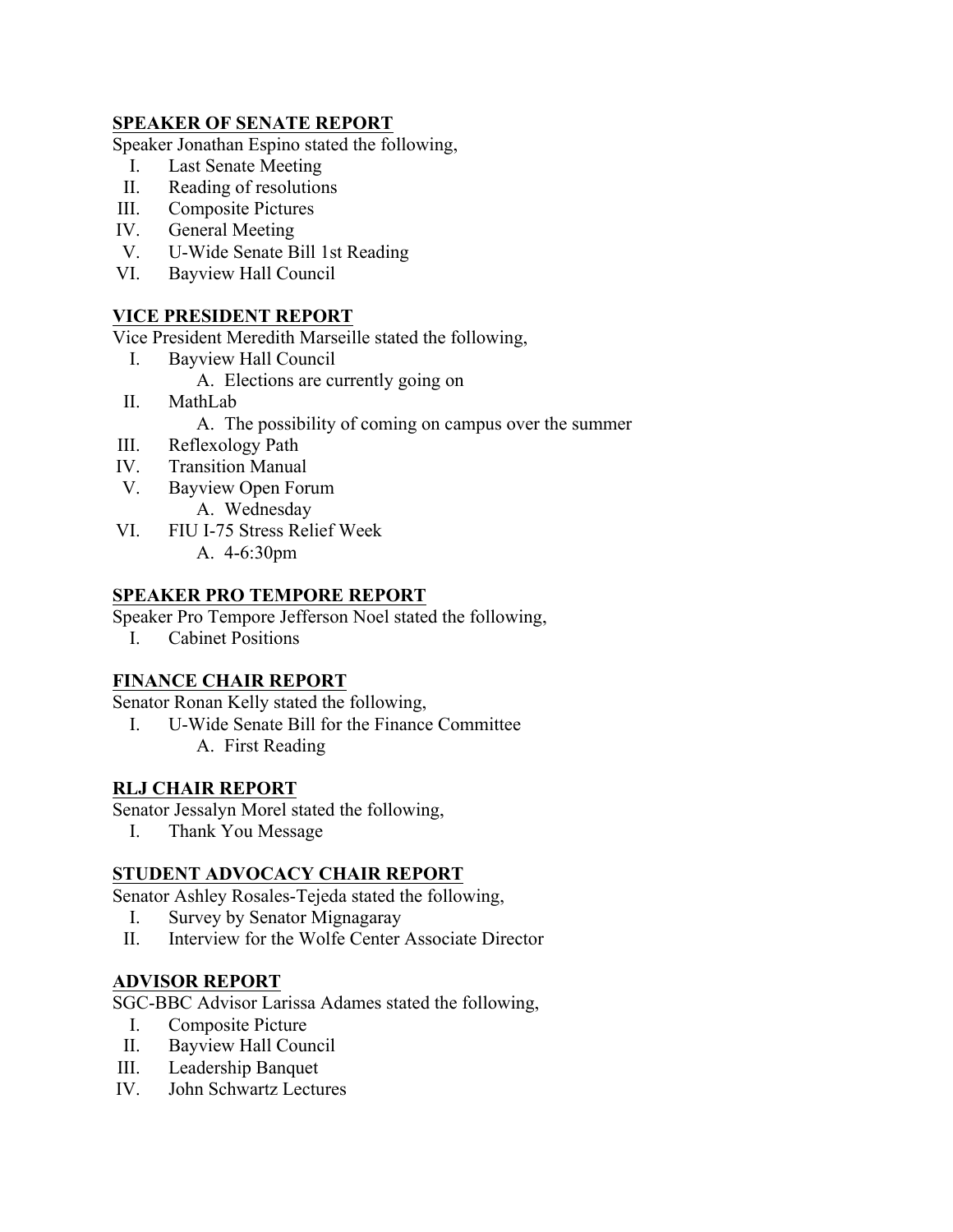## **OLD BUSINESS**

I. Approval of the Minutes for April 9, 2018

## A. Please refer to the APPROVAL OF THE MINUTES

II. Resolution 2018.0007 PRAAC

A. Changes were made in the Google Doc history

A motion to approve Resolution 2018.0007 PRAAC was made by Senator [Jefferson Noel] and seconded by Senator [Jiaqi Chen].

- III. Resolution 2018.0008 Class Expansion
	- A. Changes were made in the Google Doc history

A motion to approve Resolution 2018.0008 Class Expansion was made by Senator [Jefferson Noel] and seconded by Senator [Jiaqi Chen].

The motion passed unanimously.

A motion to amend the first letter after each "whereas" to lowercase was made by Senator Jessalyn Morel and seconded by Senator Jefferson Noel.

The motion passed unanimously.

A motion to amend the resolution number from .0003 to .0008 was made by Senator Jessalyn Morel and seconded by Jefferson Noel.

The motion passed unanimously.